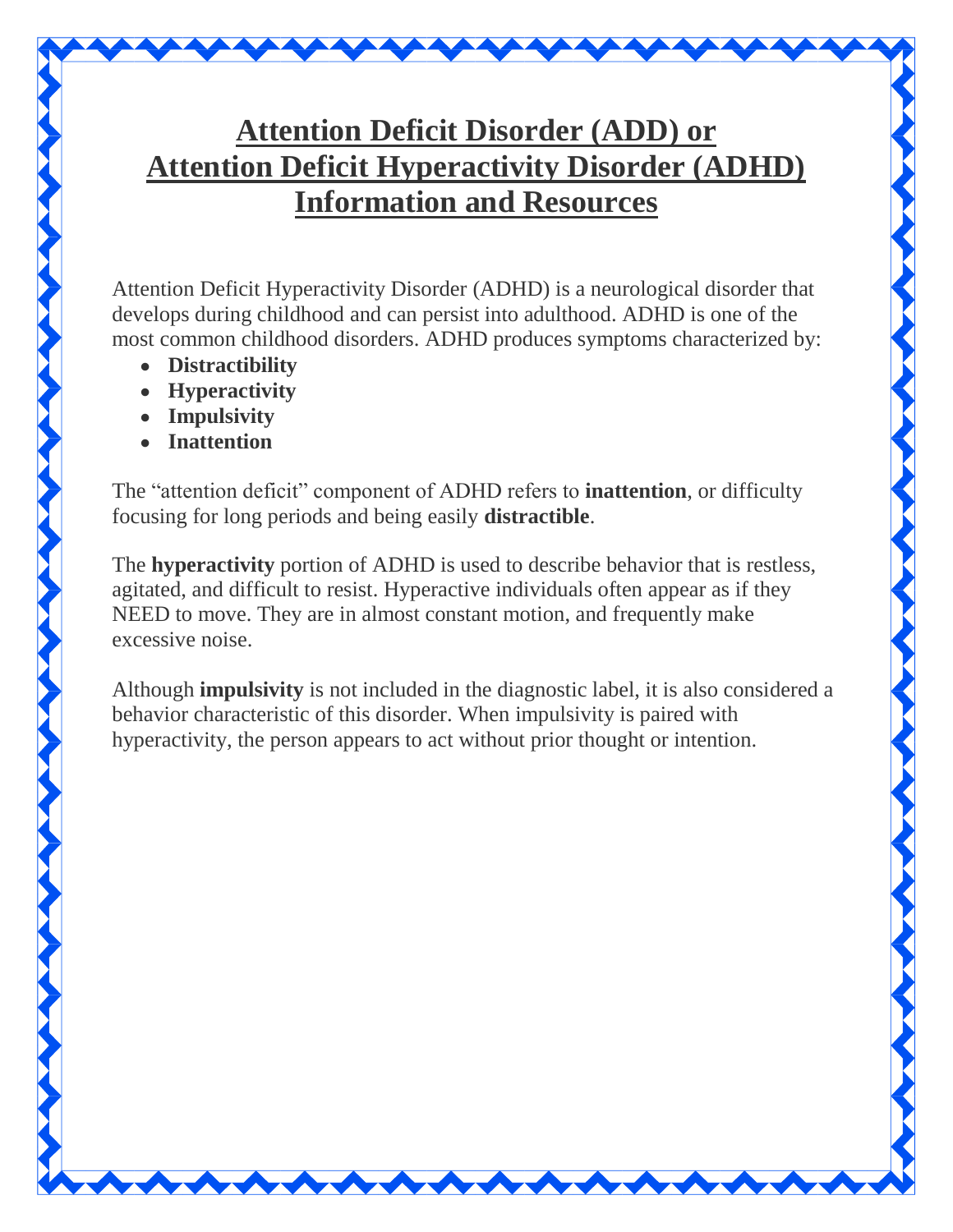

## **Children's Service Society of Wisconsin (Children's Hospital of Wisconsin Community Services) (CSSW)**

*Address:* 1716 Fordem Ave. Madison, WI 53704 *Phone:* 608-221-3511 *Program:* Services Provided – for **ADHD**

- Diagnostic Evaluations
- Medication Management (prescriber services)
- Individual and/or Family Psychoeducation

• Psychotherapy Ages Served: Prenatal – 21

*Location:* In office *Limitations:* None identified

*Description:* Children's Service Society Child and Family Counseling is an outpatient provider offering psychotherapy services to children ages 0-18 and parents who are impacted by mental health concerns. CSSW Madison provides medication management services to clients who receive individual and family therapy services at the clinic. CSSW Madison currently has three psychotherapists on staff and a psychiatrist who contracts to provide medication management services on site twice per month. There is at times a short wait list for psychotherapy and medication management services. All of our therapists have extensive experience working with **ADHD** in children and adolescents.

*Website:* [www.chw.org](http://www.chw.org/)